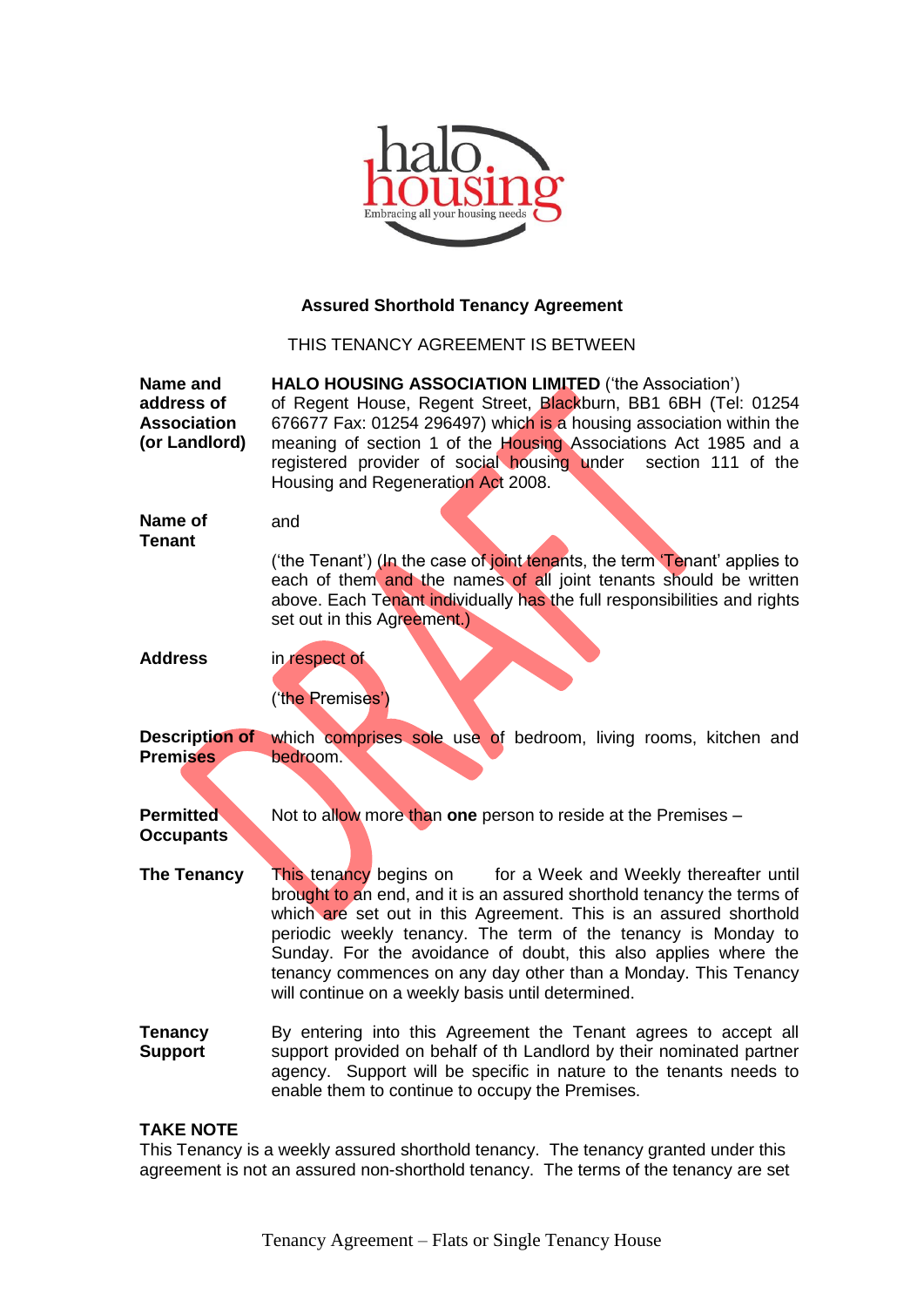out in this agreement.

# **SECTION 1:GENERAL TERMS**

1. It is agreed as follows:-

## **1.1 Payments for the Premises**

It is agreed that the rent and other charges payable for the Premises at the date of this Agreement are:-

| <b>NET RENT</b>           |  |
|---------------------------|--|
| (the "Net Rent")          |  |
| <b>SERVICE CHARGE</b>     |  |
| (the "Service Charge")    |  |
| <b>TOTAL RENT PAYABLE</b> |  |
| <b>EACH WEEK</b>          |  |
| (the "Rent")              |  |
|                           |  |

## **1.2 Payment Date**

The payment of rent and service charge/other charges is due in advance on the Monday of each week. All such charges are to be expressly reserved as rent and recovered accordingly. Rent can be paid weekly, fortnightly or monthly but must be paid in advance.

## **1.2.1 Previous Tenancy (Where applicable)**

The Tenant held a previous Tenancy with the Association and there remains an outstanding debt (which may include but is not limited to rent/service charge arrears, charges for re-chargeable repairs/works, debt recovery fees and court fees) of **£ ,**  the Tenant agrees to make an additional payment of  $\hat{\mathbf{r}}$  per week, until this debt is cleared. (delete if not applicable)

The Tenant agrees to pay the debt as detailed above and understands that if the agreement is broken, this will be a breach of tenancy and may result in legal action

## **1.3 Services**

The Association must provide the services, if any, listed in the schedules attached to this agreement, for which the Tenant shall pay the Service Charge.

## **1.4 Changes to the Services Provided**

The services set out in the attached schedule can be increased, decreased, added to or removed by either:-

A) the written agreement of the Association and the Tenant; or

B) by the Association, after the Association has

(i) Written to the Tenant setting out the increase, decrease, addition to or removal of the services the Association wishes to make;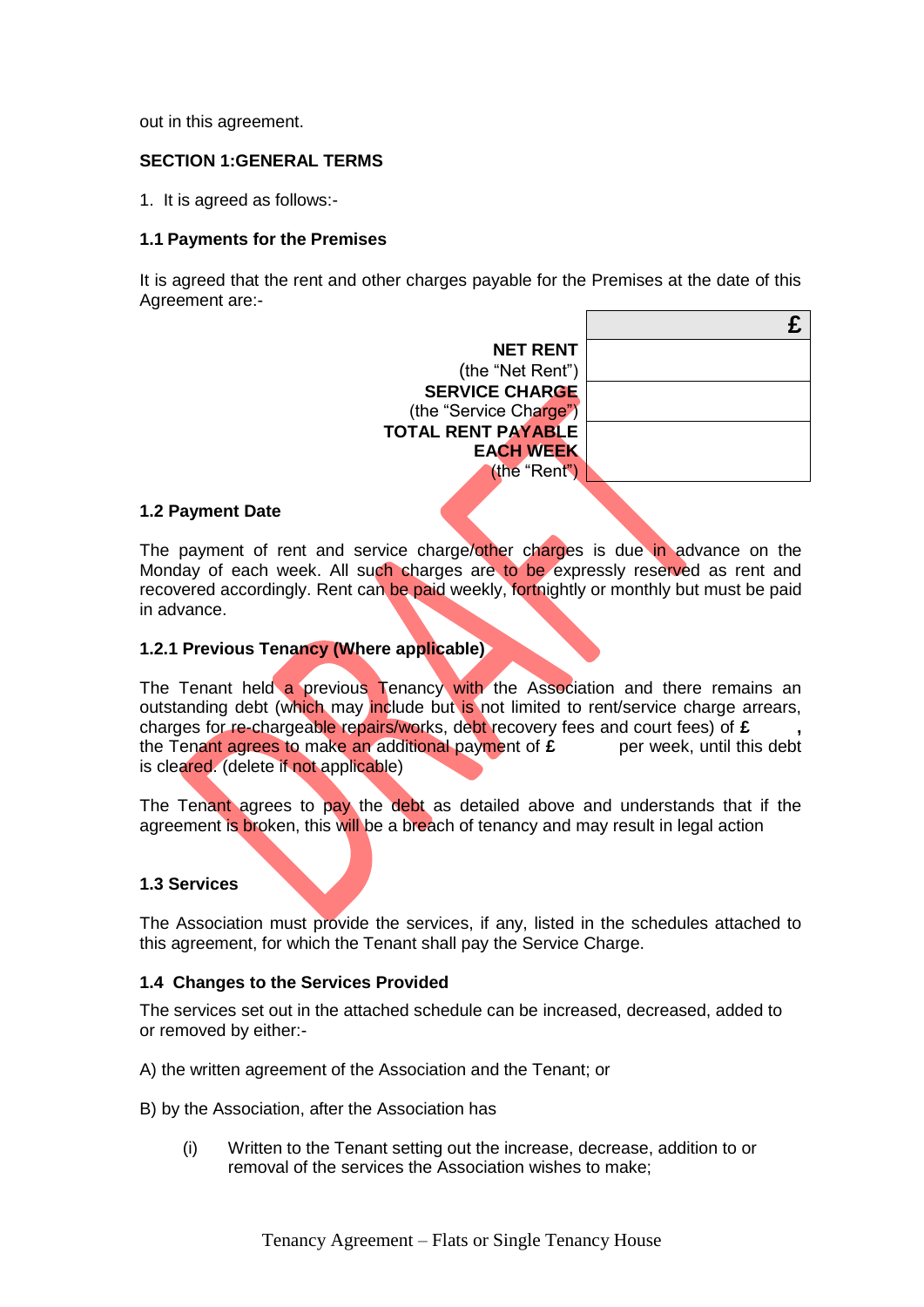- (ii) Given the Tenant a reasonable period of time to make written representations to the Association about the increase, decrease, addition to or removal of the services;
- (iii) Considered any written representations made by the Tenant; and
- (iv) Sent a notice of variation of the services to the Tenant setting out the changes the Association is making to the services provided under the terms of the Agreement (the "New Services") and stating the date on which the changes will take effect. The charges shall not take effect until at least four weeks after the notice of variation is sent.

# **1.5 Service Charge Review**

The Service Charge, Heating Charge and any Other Charges will be reviewed:-

- a) when there is a change in the services provided; and
- b) at least once a year, normally in April.

The Association will give the Tenant at least four weeks' notice of any increase or decrease in the Service Charge ("the Service Charge Notice"). The reviewed Service Charge ("Reviewed Service Charge") will be set out in the Service Charge Notice and will become payable on the date set out in the notice.

# **1.6 Changes in Rent**

The rent will be reviewed once a year and normally on the **1 st Monday in April**

The association will give the Tenant at least four weeks' written notice ("the Rent Notice") of any increase or decrease in the Rent (the "Reviewed Rent"). The Reviewed Rent will be set out in the Rent Notice and will become payable on the date set out in the Rent Notice. The Association will take into account when reviewing the Net Rent:-

- (i) The Association's rent policy as amended from time to time
- (ii) The Association's Rules
- (iii) The need to set aside enough money into a fund set aside in reserve for future repairs and maintenance of the Association's dwellings
- (iv) The financial needs (both present and reasonably anticipated) of the Association and specifically its ability to pay debts as they fall due
- (v) The Association's financial commitments.

# **1.7 Service of notices**

- (i) Notice is hereby given in accordance with Section 48 of the Landlord and Tenant Act 1987 that the address of the Association for the receipt of legal notices, and any other communication arising from this Agreement, is Regent House, Regent Street, Blackburn, BB1 6BH.
- (ii)Any legal notice, or any other communication arising from this Agreement, shall be validly served on the Tenant if posted or delivered to the Premises. It is the responsibility of the Tenant, if absent for any length of time, to make arrangements for the collection or forwarding of mail.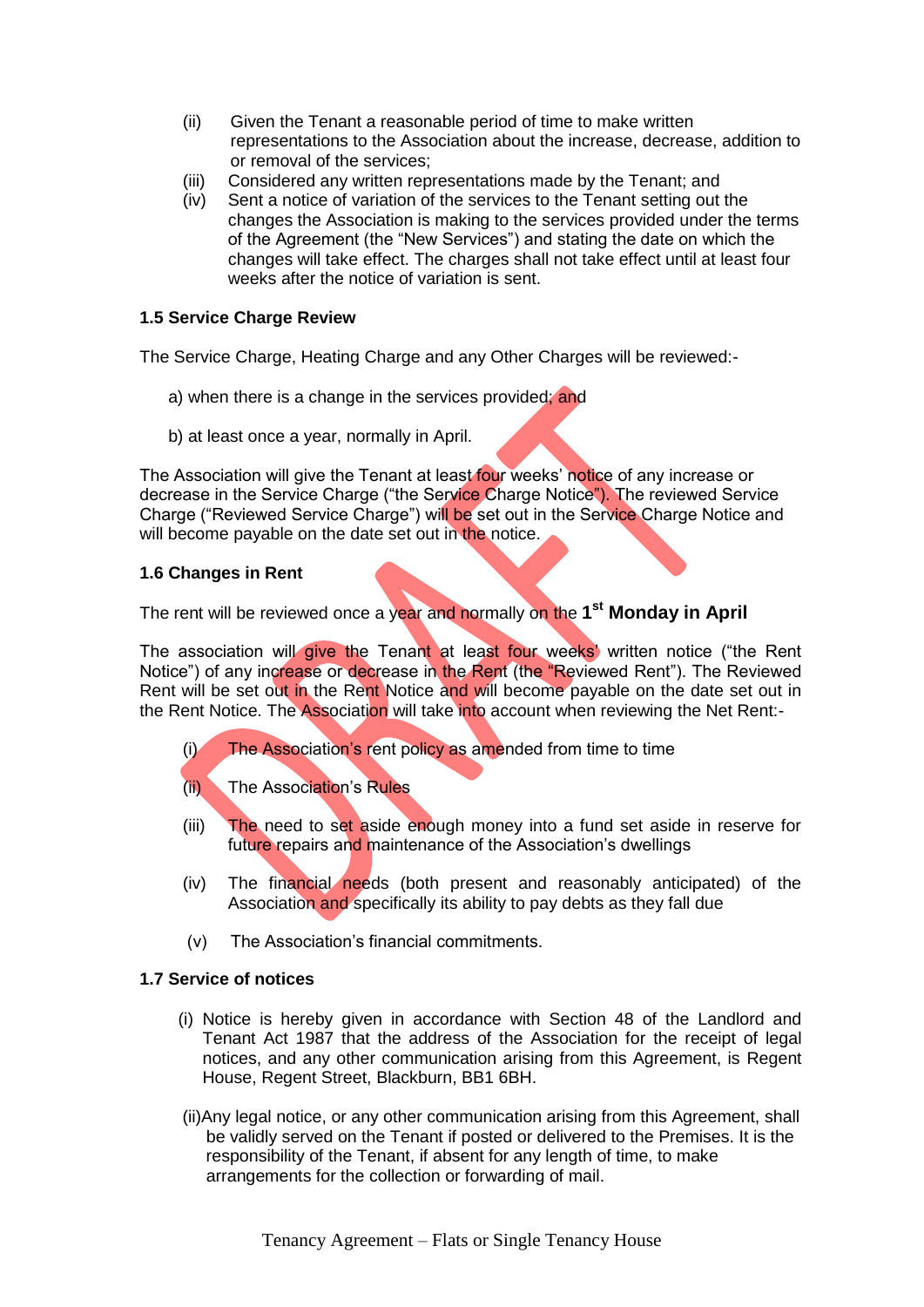# **1.8 Altering the agreement**

With the exception of any changes in Rent or the Service Charges, this Agreement can only be changed either:-

- i) with the written agreement of the Association and the Tenant; or
- ii) By the Association, after the Association has;-

a) Written to the Tenant setting out the changes to the Agreement, the Associations wishes to make;

b) given the Tenant not less than 28 days to make written representations to the Association about the changes;

c) considered any written representations made by the Tenant; and

d) sent a notice of variation to the Tenant setting out the changes the Association is making to the terms of the Agreement ("the New Terms") and stating the date on which the New Terms will take effect. The New Terms will not take effect until at least four weeks after the notice of variation is sent.

# **1.9 Terminating the agreement**

The Association will give the Tenant at least four week's Notice in writing of it's intention to seek Possession, on one or more of the grounds contained in Schedule 2 of the Housing Act 1988 (if any of these grounds apply).

# **SECTION 2: THE ASSOCIATION'S OBLIGATIONS**

# **2. The Association agrees:-**

# **2.1 Possession**

To give the Tenant possession of the Premises at the commencement of the Tenancy.

# **2.2 Tenant's right to occupy**

Not to interrupt or interfere with the Tenant's right peacefully to occupy the Premises except where –

(i) Access is required by the Association, it's Contractor or Agent, subject to reasonable notice, to inspect the condition of the Premises, check compliance with tenancy conditions or to carry out repairs, improvement works or other works, such as electrical testing to the Premises or adjoining Property. For example, once a year the Association must inspect the gas equipment (including any relevant appliances, flues serving those appliances and all pipework delivering gas to the interior of the Premises) at the Premises. This is to ensure compliance with the Gas Safety (Installation & Use) Regulations 1998 and to make sure that there is no danger to the Tenant or to other people including the Tenant's neighbours., or

(ii) The Association is entitled to possession at the end of the Tenancy, or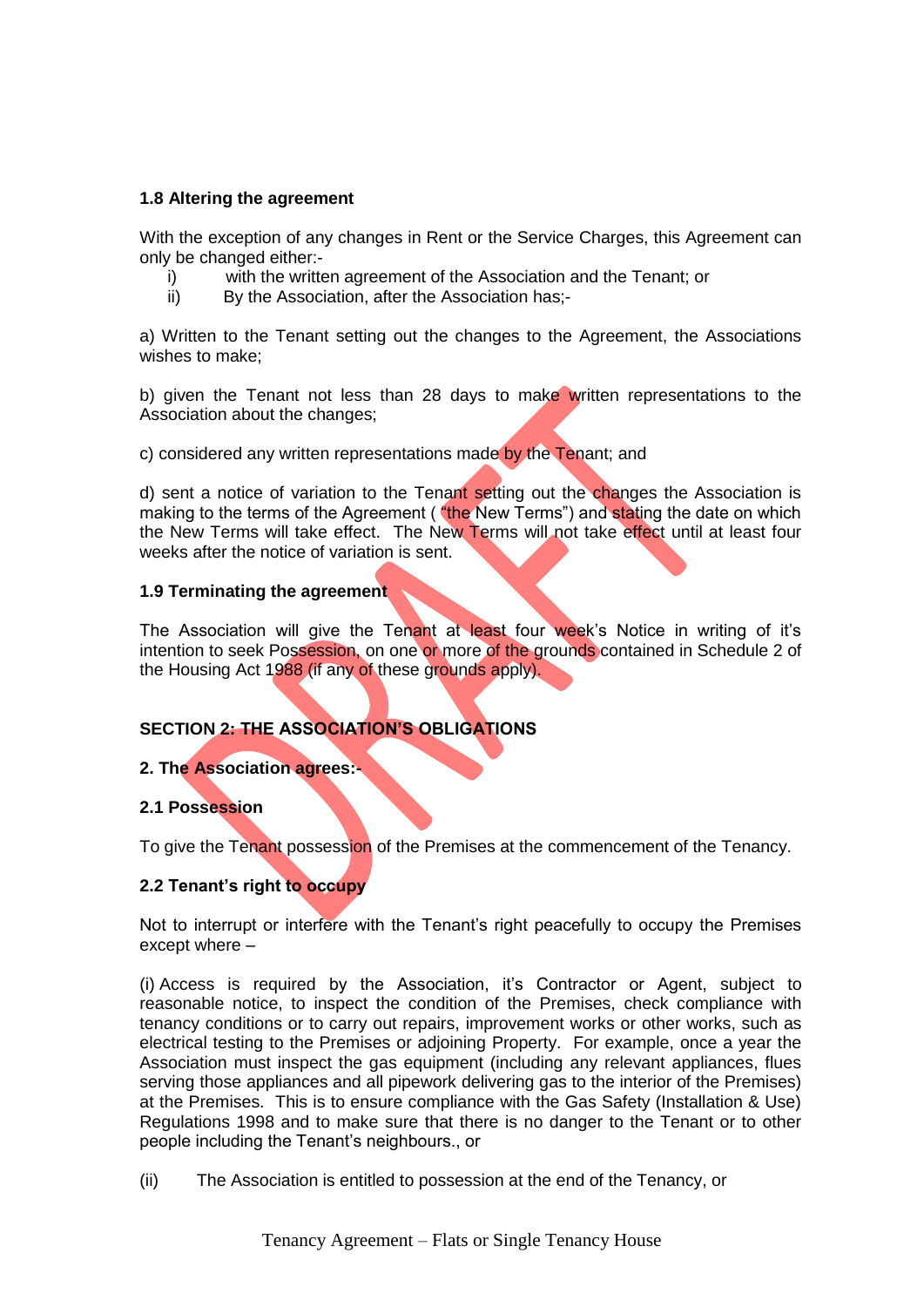- (iii) A Court Order has been granted to exclude the Tenant from the Premises; or
- (iv) It is necessary to check the security of the Premises or the safety or welfare of the Tenant or other occupiers where there is reasonable cause for concern.

## **2.3 Repair of structure and exterior**

To keep in repair the structure and exterior of the Premises including –

- (i) drains, gutters and external pipes;
- (ii) the roof;
- (iii) outside walls, outside doors, windowsills, window catches, sash cords and window frames including necessary external painting and decorating;
- (iv) internal walls, floors and ceilings, doors and door frames, door hinges and skirting boards but not including internal painting and decoration;
- (v) chimneys, chimney stacks and flues but not including sweeping;
- (vi) pathways, steps or other means of access
- (vii) plasterwork
- (viii) integral garages and stores; and
- (ix) boundary walls and fences

In addition to Clause  $3.8$ , please note that the Association will not repair or maintain or replace any items, which are damaged or removed by the Tenant, or any other persons who are guests or visitors of the Tenant.

## **2.4 Repair of installations**

To keep in repair and proper working order any installation provided by the Association for space heating, water heating and sanitation and for the supply of water, gas and electricity, including-

- (i) basins, sinks, baths, toilets, flushing systems and water pipes;
- (ii) electric wiring including sockets and switches, gas pipes and water pipes; and
- (iii) water heaters, fireplaces, fitted fires and central heating installations.

Once a year the Association must inspect the gas equipment (including any relevant appliances, flues serving those appliances and all pipework delivering gas to the interior of the Premises) at the Premises. This is to ensure compliance with the Gas Safety (Installation & Use) Regulations 1998 and to make sure that there is no danger to the Tenant or to other people including the Tenant's neighbours.

## **2.5 Repair of common parts**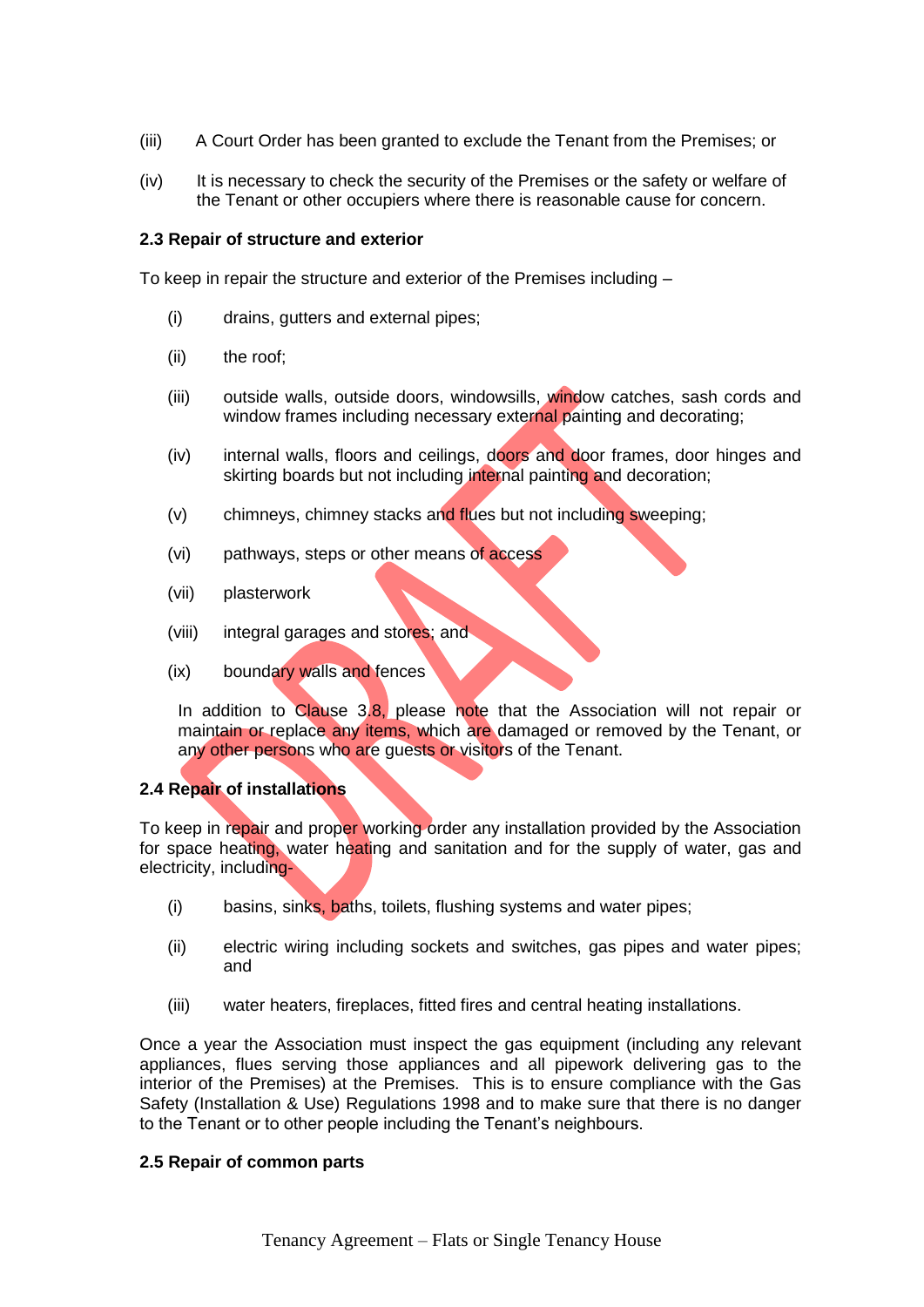To take reasonable care to keep the common entrance, halls, stairways, lifts, passageways, rubbish chutes and any other common parts, including their electric lighting, in reasonable repair and fit for use by the Tenant and other occupiers of and visitors to the Premises.

# **2.6 External decorations**

To decorate the exterior of the Premises and any common parts as often as the Association feel is required.

## **2.7 Council Tax**

To pay the Local Authority Council Tax due and collected via the Rent from the Tenant.

## **2.8 Insurance**

To keep the Premises insured against loss or damage by fire or other risks covered by normal buildings insurance and in the event of any damage occurring will use the insurance money for the repair of the property. Such insurance shall not include loss or damage to any belongings of either the Tenant or anybody in the Premises howsoever the loss or damage is caused.

**The Association's insurance does not cover the Tenant's possessions. The Tenant is strongly advised to insure his own possessions with a reputable insurer.**

## **2.9 Housing Management**

To aim to provide the Tenant with information on its housing management policies as required by the guidance issued by the Regulator, Homes & Communities Agency (or it's successor)

# **Section 3: THE TENANTS OBLIGATIONS**

## **3. The Tenant agrees:-**

## **3.1 Possession**

To take possession of the Premises at the commencement of the Tenancy and not to part with possession of the Premises or sub-let any part or the whole of it.

The Association will work with Local Authorities/Police to bring prosecutions under the Prevention of Social Housing Fraud Act 2013 (or subsequent legislation) against Tenants who sublet or part with possession of the Premises.

## **3.2 Rent**

To pay the Rent and Service Charge/other charges *weekly* in advance.

## **3.3 Outgoings**

To meet all outgoings applying to the Premises for which the Tenant is responsible, including, but not limited to, council tax, water charges and electric and other costs whether metered or billed. Where the Landlord is responsible for payment of the Council Tax, the Tenant agrees to the rent being adjusted accordingly.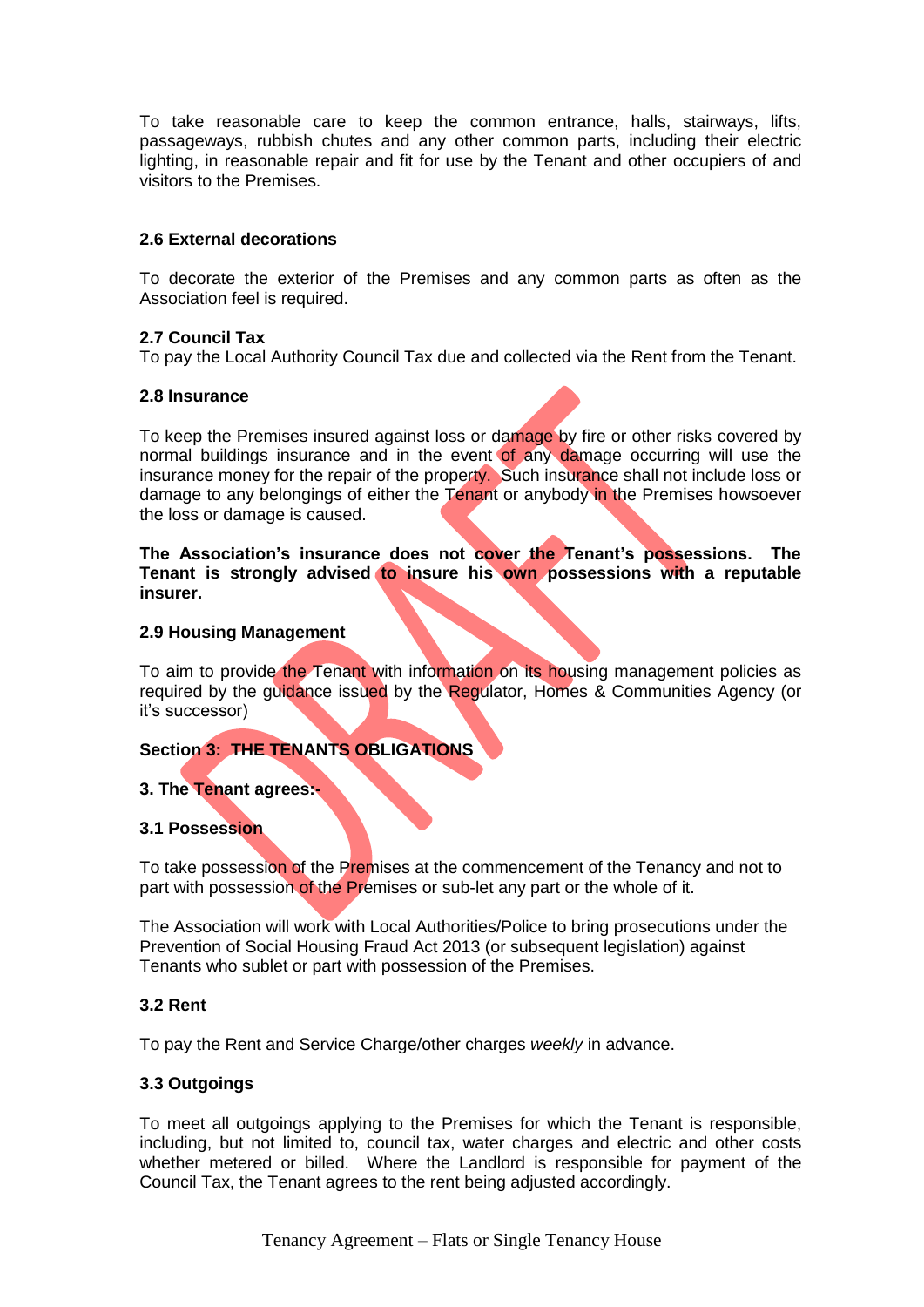To pay an equal share of all utility costs (Water, Gas, Electric) for the Property.

## **3.4 Use of Premises**

To use the Premises for residential purposes as the Tenant's only or principal home.

You must not run a business from the Premises unless the prior written consent of the Association is obtained. The Association will not refuse consent unless it feels that the business is likely to cause a nuisance to other people or damage the Premises. If after the Association has given their consent, the business causes a nuisance, The Association will give the Tenant notice that the Association withdraw their consent.

## **3.5 Nuisance and Anti-social Behaviour**

In the following clauses  $3.5(i) - 3.5(viii)$  the Tenancy agrees both to comply with the obligations him/herself/themselves and also to ensure that any other occupier of or visitor to the Premises also complies with these obligations both at the Premises and in the locality of the Premises. Thus the Tenant further agrees:-

- (i) Not to cause or do anything likely to cause a nuisance, annoyance or disturbance to any other person;
- (ii) Not to harass any other person or engage in any conduct likely to cause another person alarm, harassment or distress or interfere with the peace, comfort or convenience of any other;
- (iii) Not to commit any harassment or threaten harassment on the grounds of race, colour, religion, sex, sexual orientation or disability;
- (iv) Not to damage and deface any property or threaten or attempt to do so;
- (v) Not to acquire excessive amounts of items in the property, that may create a health and safety and/or fire risk, including, (but not limited to) discarded items, such as food wrappers, cartons, newspapers etc
- (vi) Not to engage in any activity which is illegal (including but not limited to drug use or dealing) or causes any person to fear for their safety; or
- (vii) Not to interfere or tamper with any security or safety equipment or installations for the supply of any services (including, but not limited to Gas and Electricity meters) to the Premises or to any properties within the locality of the premises.
- (viii) Not to cause or do anything likely to cause a nuisance annoyance or disturbance to an employee, contractor or agent of the Association whether at the Premises or on the locality or otherwise. This includes violence and threatening behaviour either verbally or physically.
- (ix) Not to inflict domestic abuse on your partner, ex partner or other member of your family or household. Domestic abuse can involve physical, sexual, emotional, psychological, financial abuse, honour based violence or forced marriage.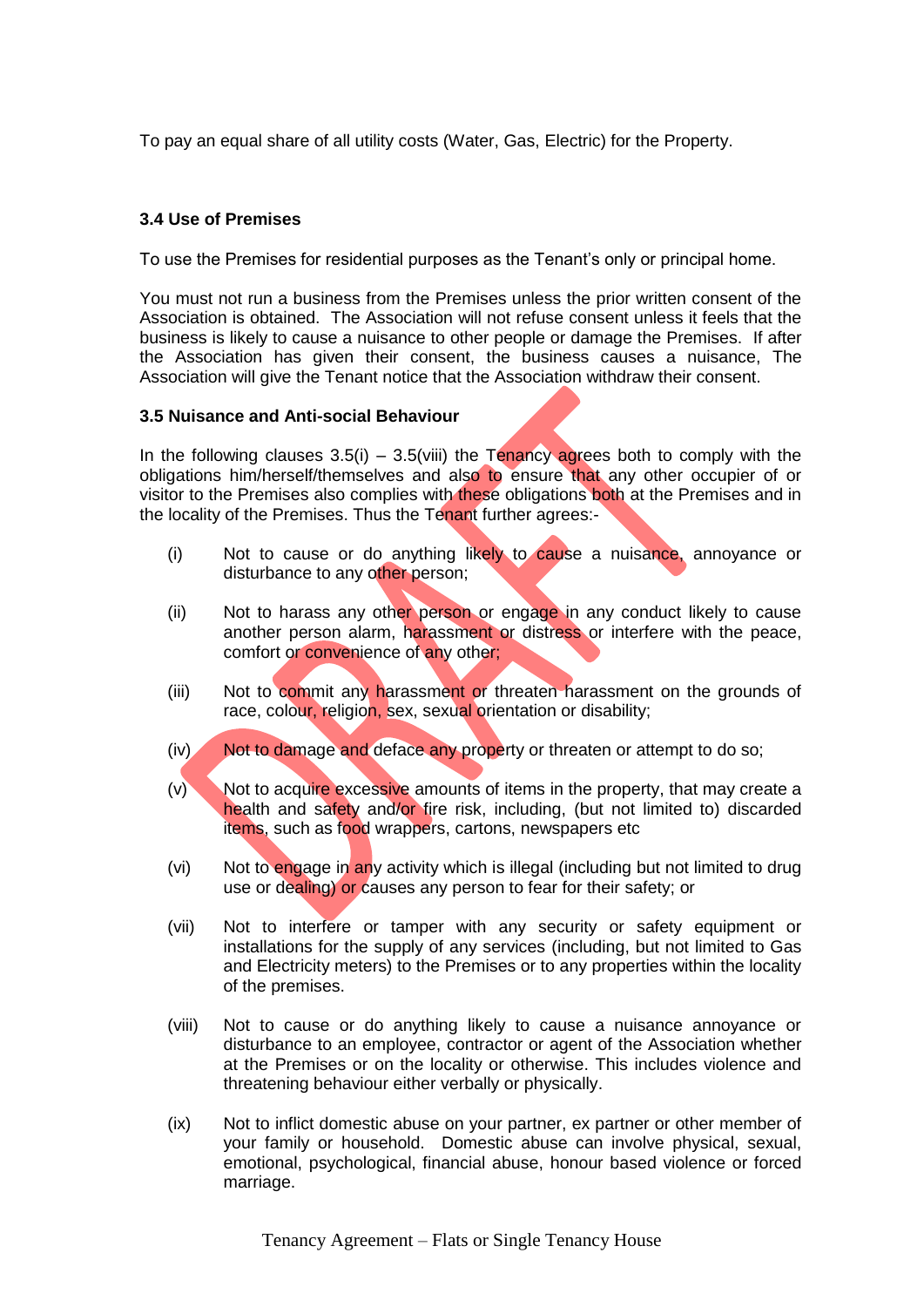## **3.6 Noise**

Neither to play, nor to allow to be played, any equipment or musical instrument so loudly that it causes a nuisance or annoyance to other persons in the neighbourhood.

If the Association considers that the Tenant has breached clauses 3.5 and / or 3.6 then it may bring proceedings to evict the Tenant, seek an injunction against the Tenant (an injunction means to get a Court Order to stop the Tenant from doing something), and / or seek demotion of the tenancy from full assured to assured shorthold (lose certain rights such as succession, transfer etc), or take any such action as it is entitled to in law at the time of breach of the tenancy.

## **3.7 Pets**

(i)Not to keep or permit to be kept animals at or in the premises without written permission of the Association. Such permission may be subject to certain conditions. The Associtation will grant, refuse or withdraw permission in accordance with its' Domestic Animals Policy, which may vary from time to time.

(ii)) Where permission has been granted to keep animals on the premises to ensure that the said keeping of animals does not cause nuisance or annoyance.

## **3.8 Smoking**

The Tenant agrees to conform to a no smoking policy inside the property and use designated smoking areas away from the premises, eliminating fire risk as a result of smoking in the property. Smoking is expressly forbidden in communal hallways and corridors and outside access doors used as a means of escape from fire.

## **3.9 Internal decoration**

To keep the interior of the Premises in a clean and tidy condition and to decorate all internal parts of the Premises as often as is necessary to keep them in a reasonable decorative order. To carry out repairs that the Tenant is responsible for (but not limited to the following), such as:

- Repairing and maintaining anything that the Tenant has had fitted/installed in their home;
- Anything that the tenant has accepted responsibility for at the start of the tenancy, or where the tenancy was assigned to them and that has been installed by a previous Tenant;
- Replacing toilet seats;
- Replacing washers on taps;
- Replacing all bulbs, in open or sealed units
- Replacing lost or stolen keys and locks;
- Re-glazing windows damaged by the Tenant or members of the Tenant's family or household or visitors;
- Repairing any damage caused by the police if they enter the premises under a warrant;
- Repairing anything damaged by the Tenant or someone they are responsible for.

This is not meant to be a complete list of the Tenant's repair responsibilities and more details are contained within the New Tenant's Starter Pack.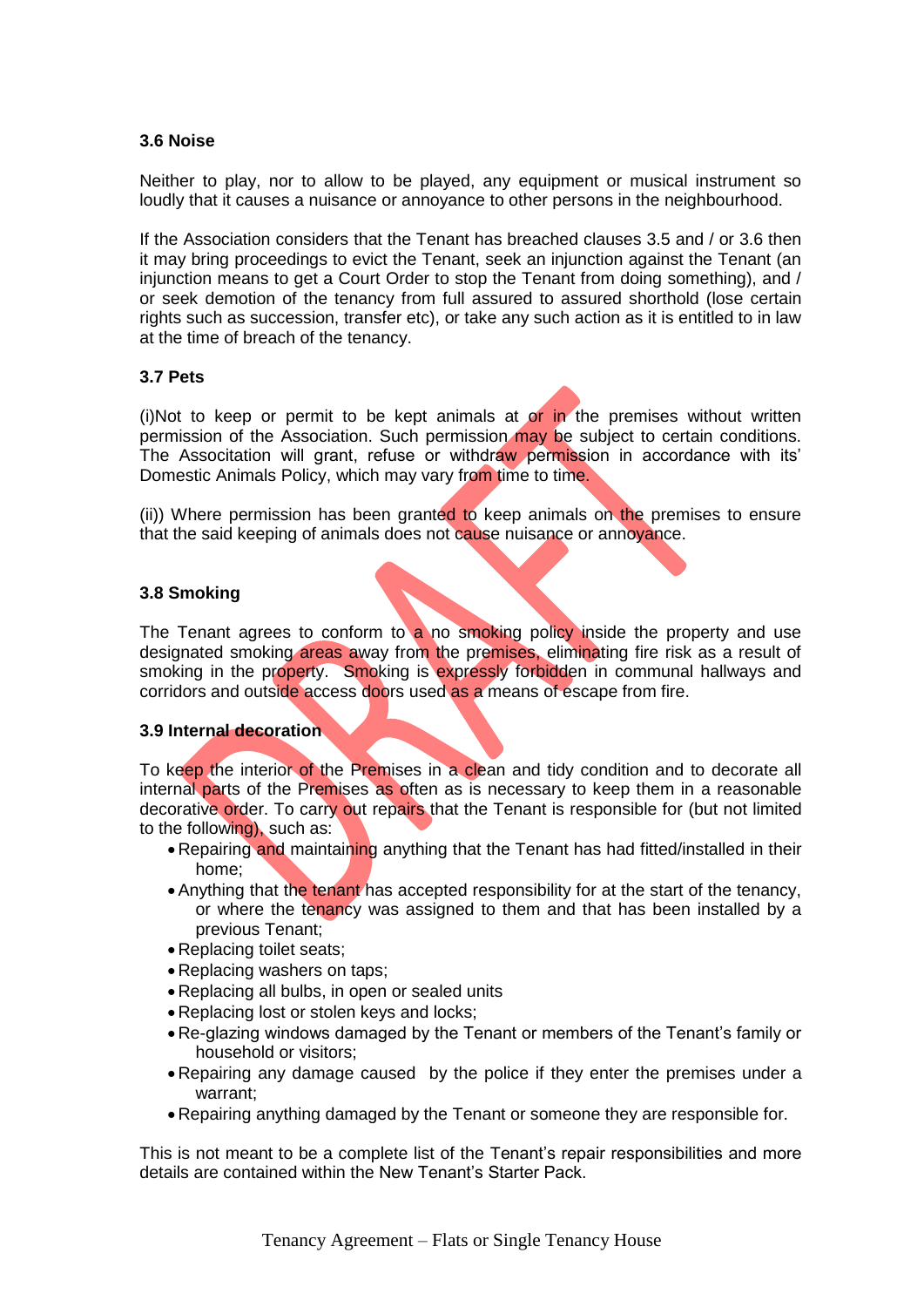## **3.10 Damage**

To make good (as soon as reasonably possible) any damage to the Premises or the Association's fixtures and fittings or to the common parts and common grounds caused by the Tenant or any member of the Tenant's household or any visitor to the Premises, fair wear and tear excepted, and to pay any costs incurred by the Association in carrying out such works in default.

## **3.11 Condition of communal areas**

To co-operate with the Association and neighbours to keep any communal areas clean, tidy and clear of rubbish, refuse and discarded items and any item that may cause obstruction to a means of escape

If the Tenant or resident or visitor causes any obstruction to the communal areas, the Association acting reasonably may charge the Tenant the costs of removing the obstruction.

Not to make or light fires, including barbecues in shared (external or internal) communal areas, without the permission of the Association. Nor to allow any household member, resident or visitor to make or light fires, including barbecues in shared (external or internal) communal areas.

## **3.12 Reporting disrepair**

To report to the Association promptly any disrepair or defect for which the Association is responsible in the Premises or the common parts.

## **3.13 Access**

To allow the Association's employees or contractors or agents acting on behalf of the Association access at reasonable hours to inspect the condition of the premises, check compliance with tenancy conditions, conduct tenancy audit visits and gas safety checks/service and electrical testing or to carry out repairs, improvement works and other works (including, but not limited to works that relate to the safety and security of the Premises or adjoining property or common parts. (The Association will normally give at least 24 hours' notice, but immediate access may be required in an emergency).

Repairs are in some instances a legal obligation on the Association and a right of access granted to the Association for the purpose of repairs is a legally binding obligation on the Tenant, a breach of which may give rise to an application to court for possession of the Premises, and / or an application for an injunction to enforce the terms of the tenancy. If such action is required, the Association will seek an order that the Tenant pays all costs incurred gaining access.

## **3.14 Roadways**

(i) Not to park a vehicle anywhere on the Premises except on the driveway or paved area intended for parking. No heavy goods vehicle, caravan, motorhome, boat or lorry may be parked on the garden, driveway or paved area around the Premises .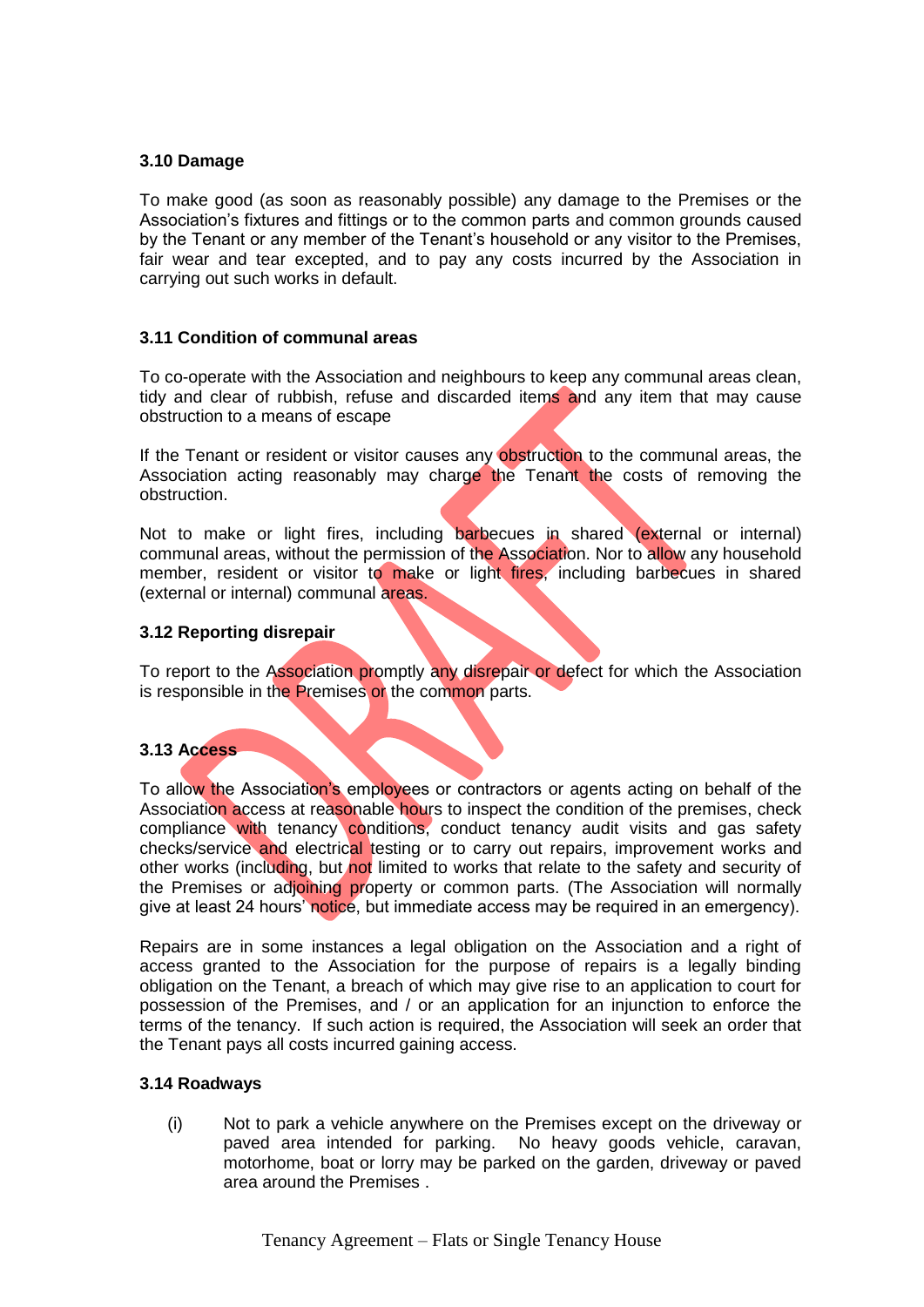- (ii) Not to park anywhere that would obstruct emergency vehicles. The Association reserves the right to enforce its requirements in relation to unauthorised parking by the use of 'clamping' by external contractors.
- (iii) Not to undertake major car repairs or park an illegal or unroadworthy or untaxed vehicle on the land around the Premises or in any communal area

# **3.15 Assignment**

Not to assign a tenancy except in furtherance of a court order.

## **3.16 Lodgers**

Before taking in any lodger to inform the Association of the name, age and sex of the intended lodger and of the accommodation he or she will occupy.

Please note a lodger is defined as "any person who lives in the Premises with you whether or not they pay you"

## **3.17 Sub-letting**

Not to grant a sub-tenancy of the Premises or any part of the Premises.

Please note that subletting is different to allowing a lodger to stay at your Premises and is defined as "giving another person the right to live in part of the Premises to the exclusion of you and your family from that part".

## **3.18 Ending the Tenancy**

To give the Association at least four weeks' notice in writing when the Tenant wishes to end the tenancy. The notice shall end on a Sunday.

During the last four weeks of the Tenancy, upon the Association giving the Tenant at least 24 hours notice in writing, the Tenant will allow the Association or any person acting on behalf of the Association access to view/inspect the Premises at all reasonable hours to conduct a tenancy exit interview or to accompany a prospective tenant.

## **3.19 Moving out**

To give the Association vacant possession and return all the keys of the Premises at the end of the Tenancy (at least by 12.00 noon on the Monday following expiry of the Tenancy) and remove all furniture, personal possessions and rubbish and leave the Premises and the association's fixtures and fittings in a lettable condition and repair including making good where necessary. The Tenant agrees that any property, goods etc left in the Premises at the end of the Tenancy may be disposed of by the Association, as they think fit, who will be entitled to recover from the Tenant the cost of removal and disposal. The costs may be deducted/offset against any credit remaining on the rent account and any outstanding removal costs will remain the tenant's responsibility. Any damage or other remedial work not caused by fair wear and tear will be re-charged to the outgoing tenant.

## **3.20 Smoke Detectors**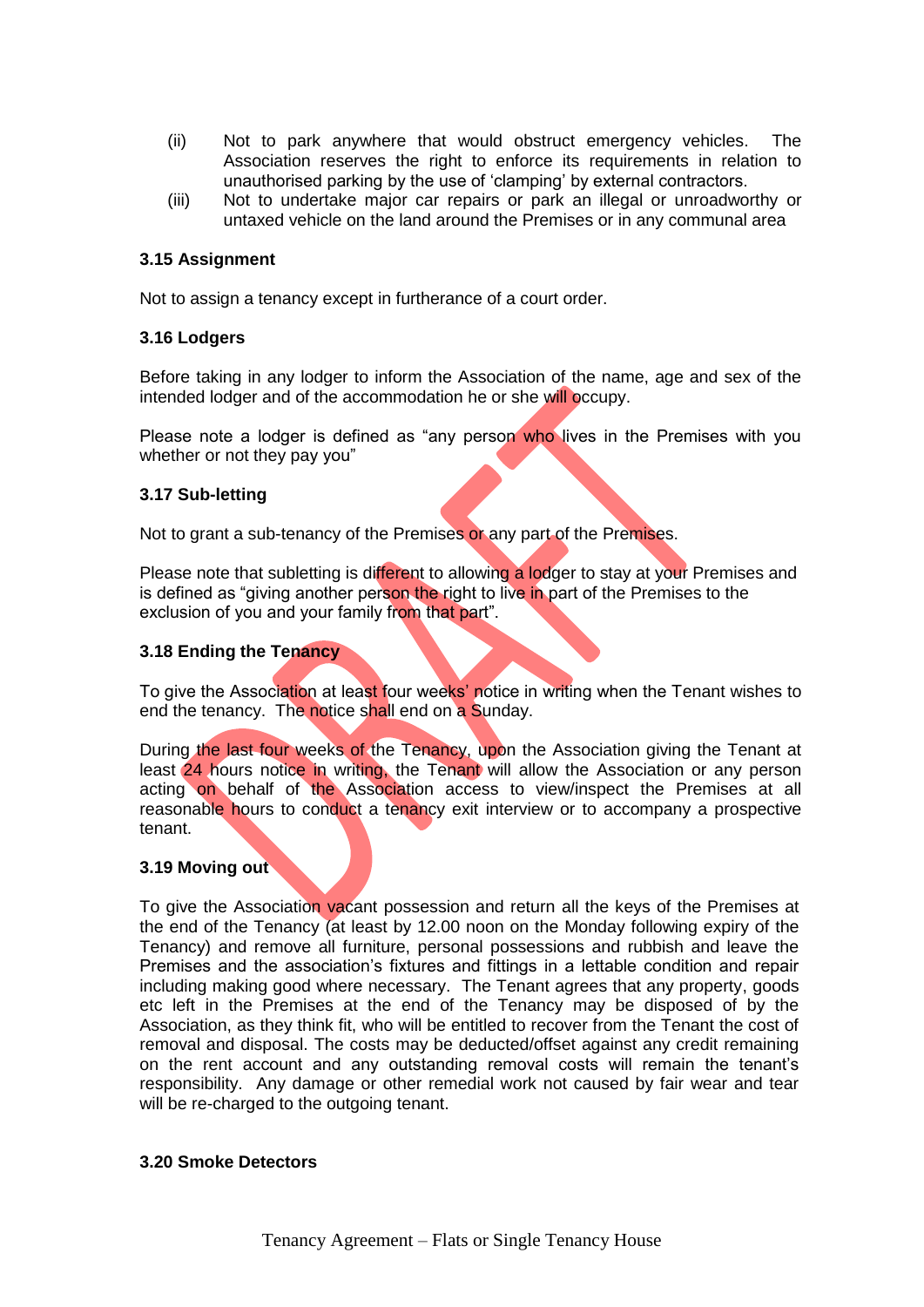To check weekly, the condition of the battery of the smoke detector fitted by the Association and immediately replace it if necessary and advise the Association if the detector is not working for any other reason.

# **3.21 Maintaining Garden Areas**

To keep the garden tidy, by cutting the lawn, trimming the hedges and keeping the garden free from rubbish, refuse and discarded items. If the garden is overgrown or untidy the Association may undertake the work and charge the Tenant for it.

## **3.23 Refuse Containers**

To supply dustbins or other refuse containers or if supplied by the Local Authority to ensure that such containers are available for collection.

## **3.24 Absence from premises, abandonment and surrender**

To notify the Association in writing if the Tenant plans to be absent from the Premises for more than 28 days. In the event of non notified absence exceeding 28 days, or in the event that the Tenant acts in a manner inconsistent with the intention to continue the tenancy, for example, by returning the keys to the Premises to the Association, the Association will assume that the Tenant has given up security of tenure. The Association may then elect to accept the surrender and retake possession and re-let the Premises.

# **3.25 Keeping / Use of Hazardous Substances**

Not to keep or allow to be kept, nor use or allow to be used, bottled gas, paraffin, petrol or any other dangerous material in the Premises or in the communal areas.

# **3.26 Obstruction of Stairs and Hallways**

Where there are communal stairs and landing, not to store bikes, toys, prams, pushchairs, but not limited to, in any areas that may constitute a fire risk, or cause for concern and obstruction.

Not to keep nor allow to be kept, any mopeds, scooters or motorbikes inside the Premises or inside the communal areas (entrance halls, stairs, landings etc), or footpaths other than where clause 3.24 applies.

# **3.27 Electric Mobility Scooters**

Not to store electric scooters other than in designated storage areas and not without first obtaining the Associations permission. Granting of such permission may be restricted by the availability of space or storage for charging. The responsibility for insuring the scooter whilst stored on the Associations premises shall be the sole responsibility of the Tenant.

## **3.28 Erection of additional buildings**

Not to construct or erect any additional buildings at the Premises or on the Associations property, without first receiving the Association's written consent. Such consent will be required for all buildings including sheds, garages lofts and conservatories.

## **3.29 Alterations and Improvements**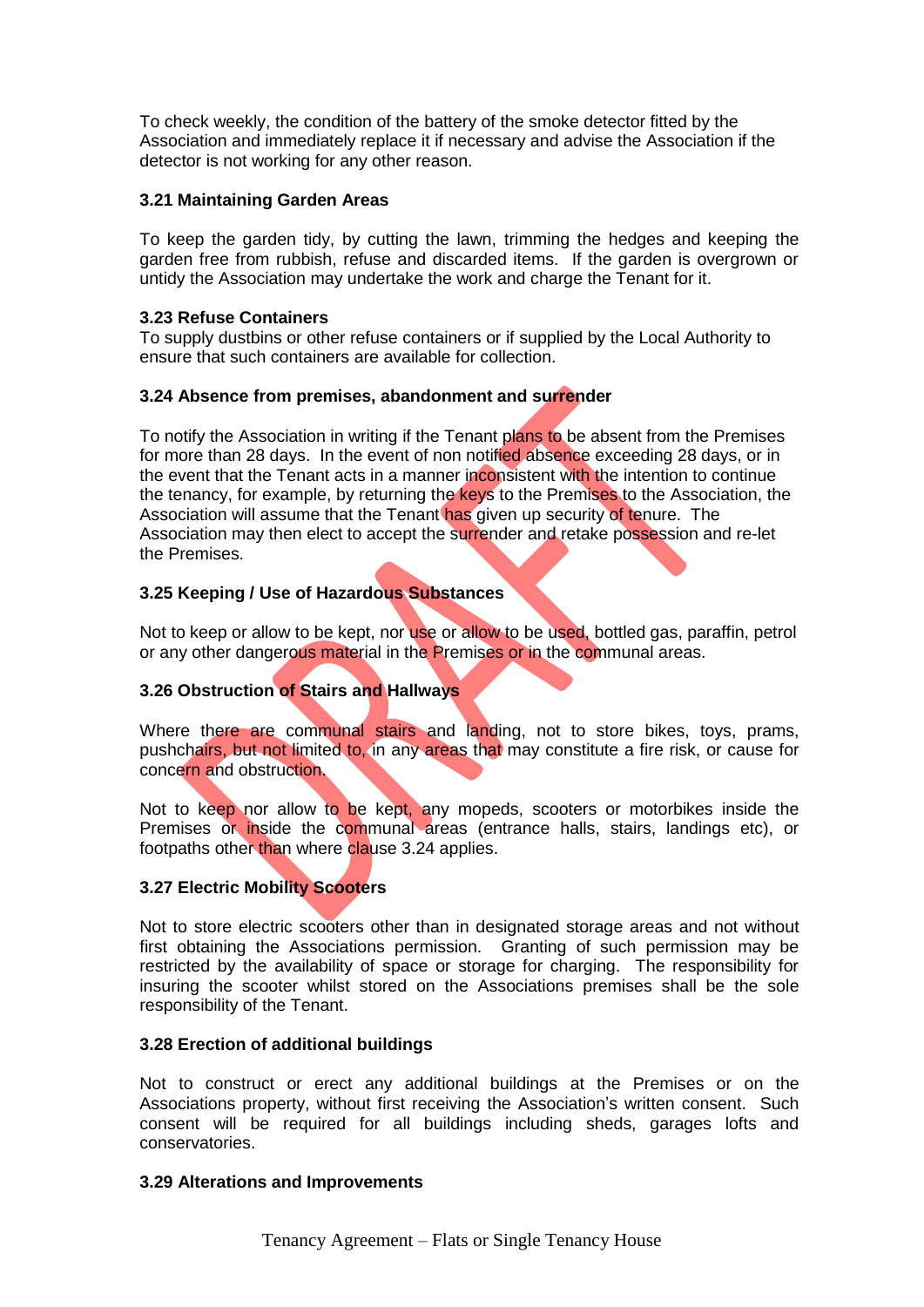Not to make improvements, alterations or additions to the Premises without first obtaining the written consent of the Association and all other necessary approvals (for example: planning permission or buildings regulations approval). In addition, the Tenant must comply with any conditions that are given with consent for alterations and improvements. Such consent may include a term that makes the Tenant responsible for ongoing repair/maintenance and replacement, as necessary. If the Tenant does not comply with any conditions of consent, the Association may request remedial works and in default, may carry out the remedial works and charge you for such works. If Examples of improvements and alterations include, but are not limited to:-

- Decorating the exterior of the Premises
- Altering, adding or removing fixtures and fittings such as kitchen and bathroom units, showers and fires etc
- Installing laminate flooring
- Installing a satellite dish or aerial
- Alterations outside the Premises, such as paths and driveways

## **Section 4: THE TENANT'S RIGHTS**

## **4. The Tenant has the following rights:-**

## **4.1 Right to occupy**

The Tenant has the right to occupy the Premises without interruption or interference from the Association for the duration of this Tenancy (except for the obligation contained in this Agreement to give access to the Association's employees or contractors or where the Tenant has been excluded by a Court Order).

## **4.2 Tenure**

The Tenant has security of tenure as an assured shorthold tenant so long as he / she occupies the Premises as his / her only or principal home. While you are an assured tenant the Association can end the tenancy by obtaining a Court Order for possession of the Premises for one or more of the reasons (known as "grounds") listed in Schedule 2 to the Housing Act 1988 or any subsequent legislation.

The Association will usually give the tenant the required notice as specified in the Housing Act 1988 (as amended) if it intends to ask a Court for a possession order The Association reserves the right to request that notice be dispensed with, by the Court. The notice will set out the Association's reasons for taking legal proceedings.

## **4.3 Ending of assured shorthold tenancy**

If the Tenant stops being an assured shorthold tenant (for example, if it ceases to be your only or principal home) the Association may end the Tenancy by giving four weeks' notice in writing to the Tenant.

## **4.4 Right to information**

The Tenant has a right to information from the Association about the terms of this Tenancy and about the Association's repairing obligations, its policies and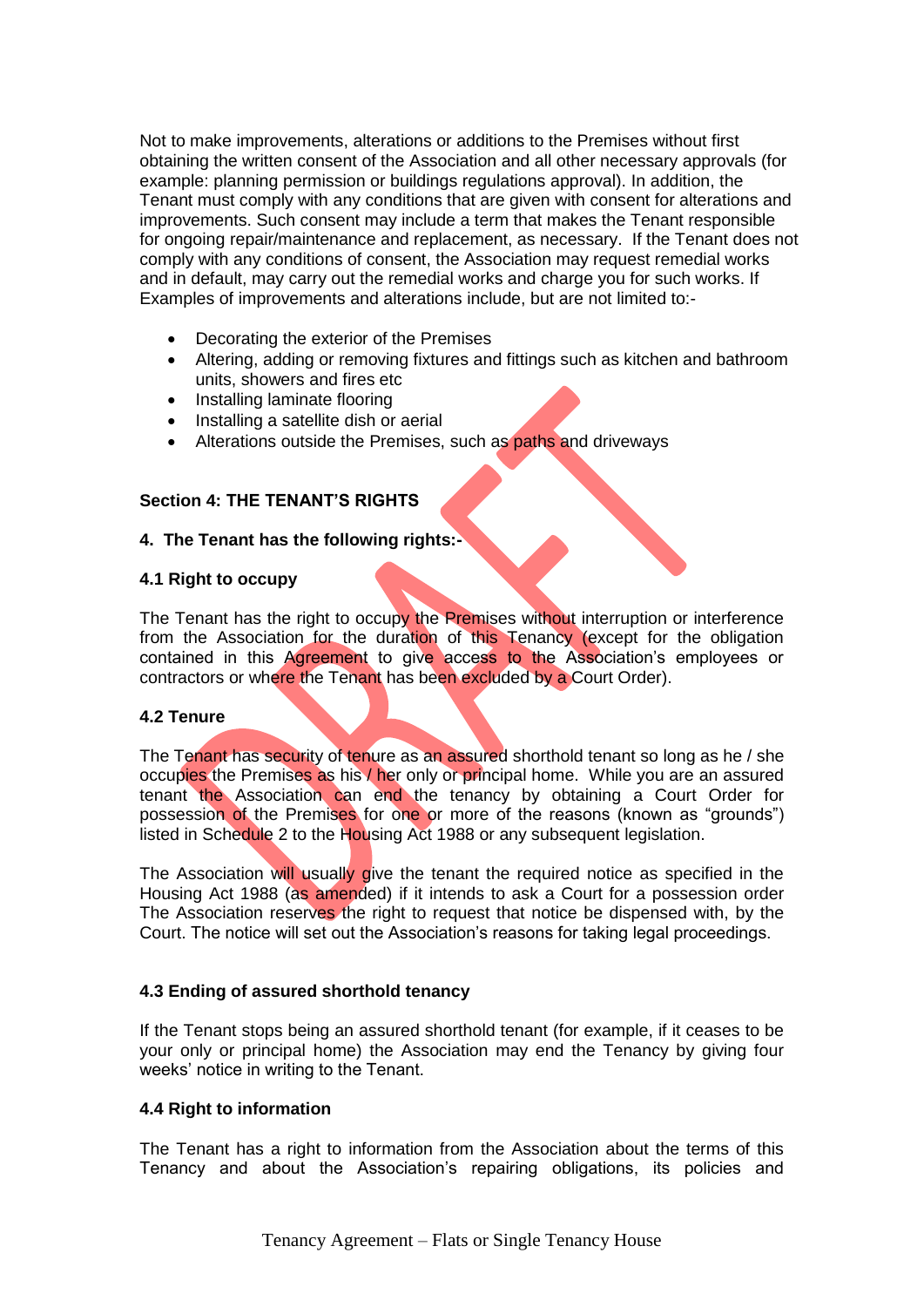procedures on tenant consultation, housing allocation and transfers, and its performance as a landlord.

## **4.5 Right to make improvements**

- **(i)** The Tenant may make improvements, alterations and additions to the Premises including the erection of a television aerial, satellite dish, external decoration and additions to, or alterations in, the Association's installations, fixtures and fittings provided that the **Tenant has first obtained the written consent of the Association** and all other necessary approvals (for example, planning permission or building regulations approval).
- **(ii)** The Association shall not unreasonably withhold its consent but may make it conditional upon the work being carried out to a certain standard. Failure to obtain the Association's consent or comply with the Association's conditions may be treated as a breach of the Tenant's obligations under this Tenancy.
- **(iii)** The Association shall establish schemes in respect of the following matters:
	- a) Providing the Tenant with a remedy if the Association fails to carry out its obligations to repair;
	- b) To be compensated for qualifying improvements.

Each scheme shall operate in accordance with the Regulatory Framework in force at the time. The Association shall provide details of the schemes at the beginning of the tenancy and inform the Tenant of any changes.

# **4.6 Complaints**

The Association shall establish a procedure for dealing with complaints raised by the Tenant on any matter arising from this Tenancy. The procedure shall operate in accordance with the requirements of the Homes & Communities Agency as laid down from time to time. The Association shall provide details of the scheme at the beginning of the Tenancy and inform the Tenant of any changes.

If still dissatisfied after the complaints procedure has been exhausted, the Tenant has the right to refer the matter to the Housing Ombudsman Service.

## **4.7 Data Protection**

As a registered Data Controller, the Association is also obliged to provide the Tenant with the information the Association holds about him/her, if he/she asks the Association, including anything from electronic files to photographs and call recordings. This is called a Subject Access Request, and the Tenant would have to put the request to the Association in writing.

Once the Association has received the Tenant's written request, the Association will respond in writing with all of the information the Association hold about the Tenant within 40 calendar days. All information supplied by the Tenant in connection with this tenancy agreement, both now and in the future, will be processed in confidence by the Association due to obligations as a Data Controller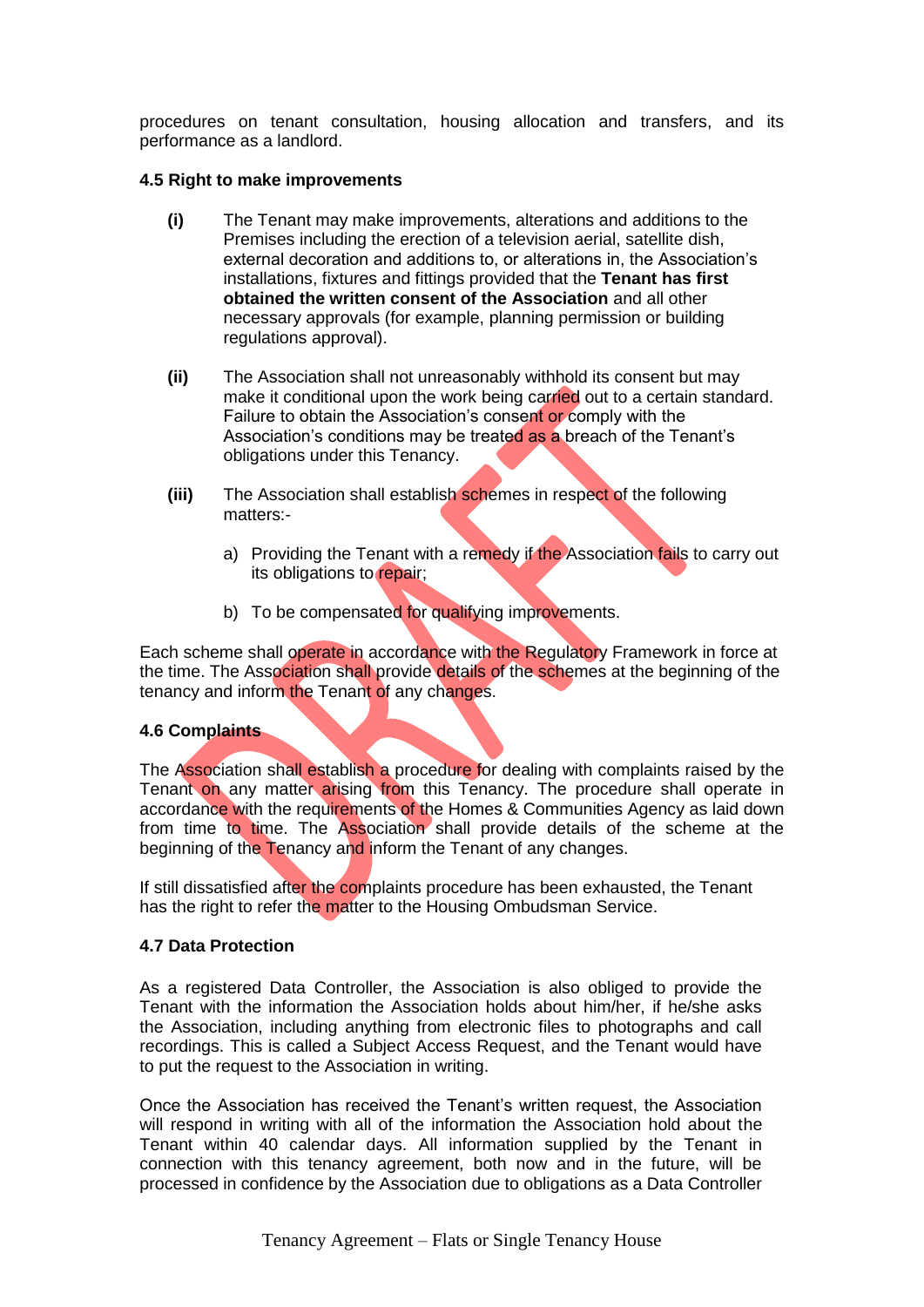under the Data Protection Act 1998. The information is processed for the purpose of setting up the tenancy and in order to help provide the Tenant with the best and most appropriate service now and in the future.

The Tenant is giving his/her permission for the Association to share this information with other departments and agencies, including but not limited to, the sharing of his/her information he/she has provided for:

- The prevention and detection of fraud
- The prevention and detection of crime
- If we are legally obliged to do so
- For the provision of utility services such as electricity, gas and water
- For the collection of arrears and / or debt

Because the information the Tenant provides the Association is very personal, the Association take the Tenant's privacy & confidentiality very seriously. For more information on what the Association do with the information the Tenant provides to the Association, please refer to the Association's Privacy Policy via website <http://www.halohousing.co.uk/privacy-policy/> or ask the Association for a copy**.**

## **4.8 Management Information**

The Association will inform the Tenant about the terms of the tenancy, repair obligations and policies and procedures on tenant consultation, housing allocation and transfers. The Tenant also has the right to request information from the Association on management performance as a landlord.